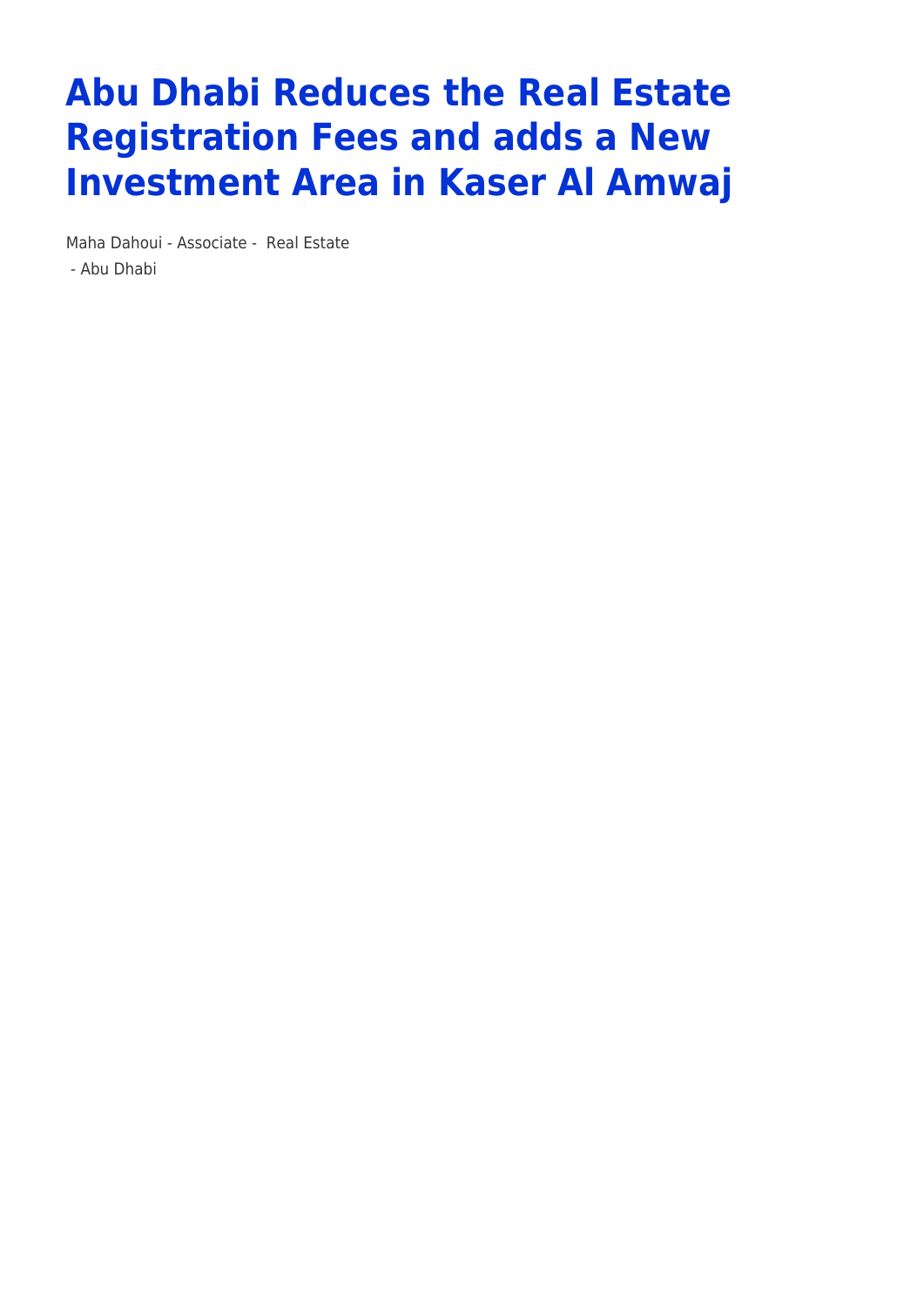

## **New Schedule of Municipal Services Fees**

Abu Dhabi Executive Council issued Resolution No. (336) of 2018 on the Reduction and Cancellation of the Fees of Some Municipal Services in the Emirate of Abu Dhabi ('Resolution 336'). Resolution 336, which came into effect on 01 December 2018, has either reduced or cancelled many fees applicable to real estate disposals and related municipal services in the Emirate of Abu Dhabi.

All fees stated in Resolution 336 are payable to Abu Dhabi City Municipality, Al Ain City Municipality and Al Dhafra Region Municipality, as applicable depending on the location of the property.

Pursuant to Resolution 336, 75 municipality services fees were cancelled and 23 municipality fees were reduced by 10 to 50 percent. Below is an outline of some of the most important fees that have been reduced (or cancelled) by Resolution 336: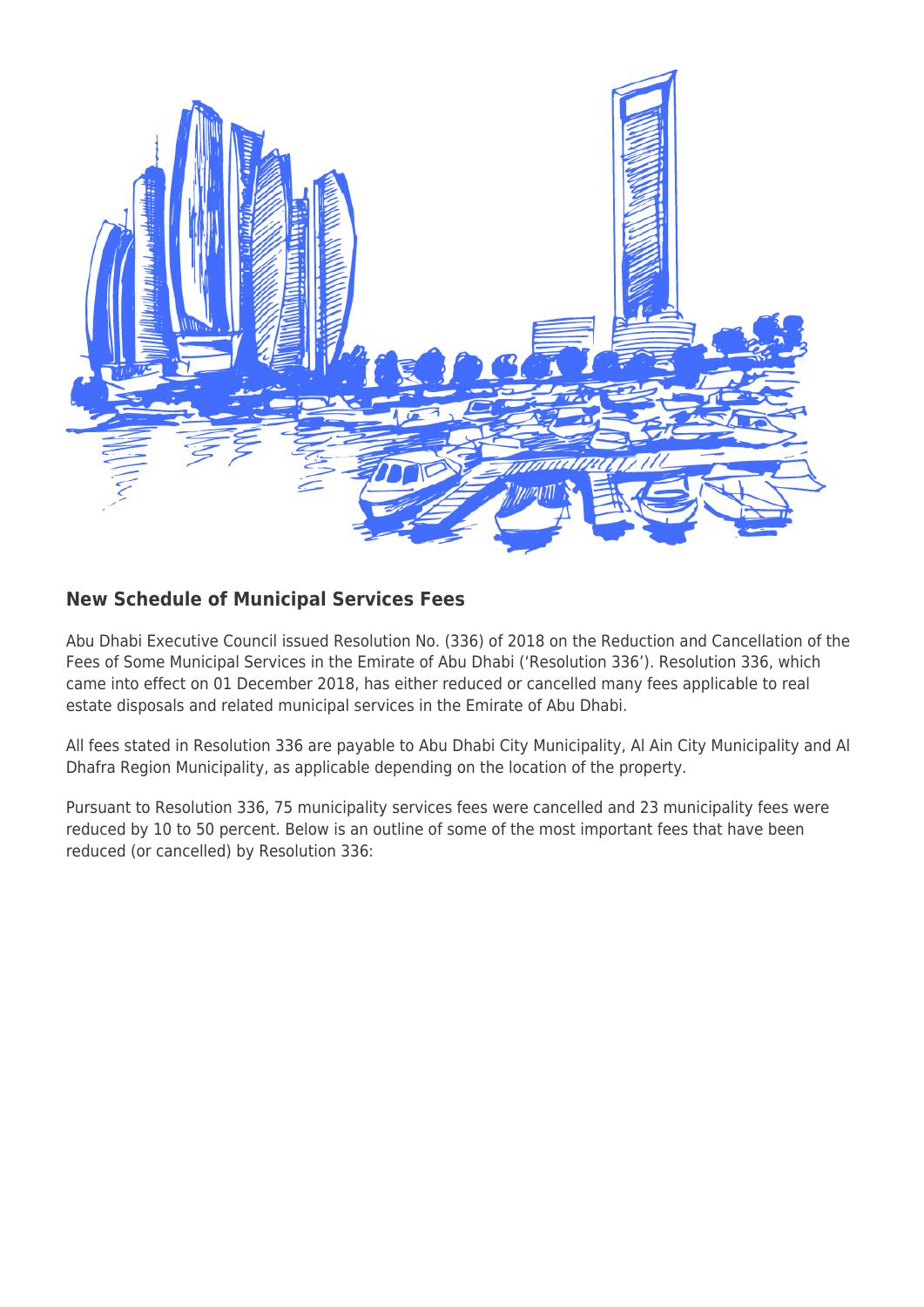| No. | <b>Service</b>                                                                                                                                                                                                                                  | Fees before<br><b>Reduction (AED)</b>                                                                       | <b>Fees after Reduction</b><br>(AED)                                                                    |
|-----|-------------------------------------------------------------------------------------------------------------------------------------------------------------------------------------------------------------------------------------------------|-------------------------------------------------------------------------------------------------------------|---------------------------------------------------------------------------------------------------------|
| 1.  | Registration of Musataha, Long-Term Lease and<br>Usufruct Agreement                                                                                                                                                                             | 4% of the total rent or<br>consideration                                                                    | 3.6% of the total rent or<br>consideration                                                              |
| 2.  | Registration of gift between ascendants,<br>descendants, spouses, and second-degree relatives<br>and companies owned by these individuals                                                                                                       | Residential Land: 3.000<br>Agricultural Land: 3,000<br>Investment Land: 5.000<br>Commercial Land:<br>10,000 | Residential Land: 2,700<br>Agricultural Land: 2,700<br>Investment Land: 4,500<br>Commercial Land: 9,000 |
| 3.  | Issuance of licence/renewal of master developer<br>licence, including registration on the real estate<br>development register                                                                                                                   | 50,000                                                                                                      | 45,000                                                                                                  |
| 4.  | Issuance of licence/renewal of sub-developer<br>licence, including registration on the real<br>estate development register                                                                                                                      | 25,000                                                                                                      | No Fees                                                                                                 |
| 5.  | Registration of a new real estate development project<br>on the real estate development register, including<br>registration of development plans, division and<br>strata management statements (floors/building/<br>communities), as applicable | 150,000 per project                                                                                         | 135,000 per project                                                                                     |
| 6.  | Accreditation and registration of escrow account<br>trustee on the real estate development register                                                                                                                                             | 75,000                                                                                                      | No Fees                                                                                                 |
| 7.  | Issuance of certificate of approval for opening a<br>project escrow account                                                                                                                                                                     | 5,000                                                                                                       | No fees                                                                                                 |
| 8.  | Registration of a project escrow account agreement<br>on the real estate development register                                                                                                                                                   | 1,000                                                                                                       | No fees                                                                                                 |
| 9.  | Issuance of licence/renewal of broker licence<br>(companies), including registration on the real estate<br>development register                                                                                                                 | 10,000                                                                                                      | 9,000                                                                                                   |
| 10. | Issuance of licence/renewal of broker licence<br>(individuals), including registration on the real estate<br>development register                                                                                                               | 5,000                                                                                                       | No fees                                                                                                 |
| 11. | Issuance of licence/renewal of broker's employee<br>licence (individuals), including registration on the real<br>estate development register                                                                                                    | 2,500                                                                                                       | No fees                                                                                                 |
| 12. | Issuance of licence/renewal of real estate valuer's<br>licence (companies), including registration on the real<br>estate development register                                                                                                   | 10,000                                                                                                      | No fees                                                                                                 |
| 13. | Issuance of licence/renewal of real estate valuer's<br>licence (individuals), including registration on the real<br>estate development register                                                                                                 | 5,000                                                                                                       | No fees                                                                                                 |
| 14. | Licence/renewal of real estate surveyor's licence<br>(companies), including registration on the real estate<br>development register                                                                                                             | 10,000                                                                                                      | No fees                                                                                                 |
| 15. | Issuance of licence/renewal of real estate surveyor's<br>licence (individuals), including registration on the real<br>estate development register                                                                                               | 5,000                                                                                                       | No fees                                                                                                 |
| 16. | Issuing permit to advertise off-plan sale of real estate<br>in local or foreign media                                                                                                                                                           | 1,000                                                                                                       | No fees                                                                                                 |
| 17. | Registration of mortgage                                                                                                                                                                                                                        | 0.0009 of the mortgage<br>value                                                                             | 0.001 of the mortgage<br>value                                                                          |